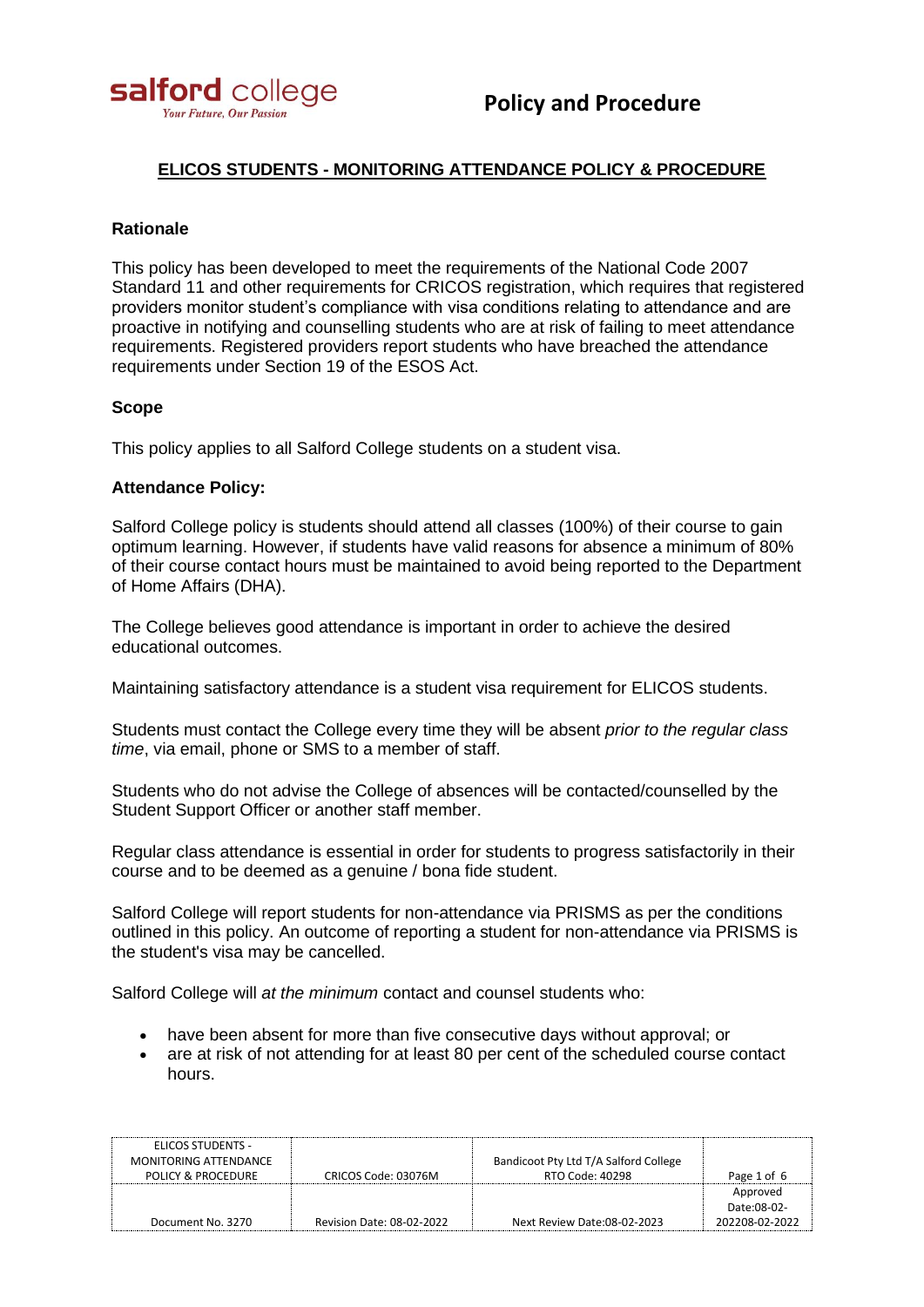All phone conversations, copies of letters, emails and notices relating to attendance will be kept on the student file.

Student attendance is monitored daily by trainers. Student absences are tracked and monitored at the end of each week.

All absences due to illness should be accompanied by a medical certificate.

Any absences **of 5 consecutive days** without approval will be investigated as a matter of urgency.

- Student Support officer will attempt to contact the student
- If student is not able to be contacted their agent will be contacted.
- Student Support Officer will counsel student on the importance of notifying the College when absent.
- If contact cannot be made the Student Support Officer will discuss with CEO and the relevant authorities will be notified (eg police, DHA, next of kin)

### **Once a student's attendance drops below the defined levels and there is no possibility of the student reaching that level by the end of the study period the formal process will begin.**

## **Students excluded from class for misbehaviour**

Salford College will record any 'period of exclusion' from class as absence (where the enrolment is not officially suspended on PRISMS) and include this absence in attendance monitoring calculations (potentially putting a student with marginal attendance in danger of being reported for unsatisfactory attendance).

Also refer Standard 9 Deferring, suspending or cancelling the overseas student's enrolment Policy and Procedure.

#### **WARNING 1**

### **90% Attendance**

Students whose attendance falls to **90%** or less will be contacted by letter and email to alert them that their attendance is at risk. Students will be advised to discuss the matter with the Student Support Officer.

#### **WARNING 2**

#### **85% Attendance**

Students whose attendance fall to **85%** will be contacted by letter and email warning them that they are now at risk of being reported to DHA and they must make an appointment with the Student Support Officer ASAP for assistance/advice. Students may take along a support person.

#### **Intention to Report (Less than 80% Attendance)**

As soon as the college is aware a student will not achieve 80% attendance, the College will send students an 'Intention to Report letter' which shall inform the student that they have 20 working days in which to access the College's complaints and appeals process. The student will be given another copy of the Complaints and Appeals Policy with the Intention to Report Letter.

| ELICOS STUDENTS -     |                           | Bandicoot Pty Ltd T/A   |                      |
|-----------------------|---------------------------|-------------------------|----------------------|
| MONITORING ATTENDANCE |                           | Salford College         |                      |
| POLICY & PROCEDURE    | CRICOS Code: 03076M       | RTO Code: 40298         | Page 2 of 6          |
|                       |                           | Next Review Date:08-02- | Approved Date:08-02- |
| Form No. 3270         | Revision Date: 08-02-2022 | 2023                    | 202208-02-2022       |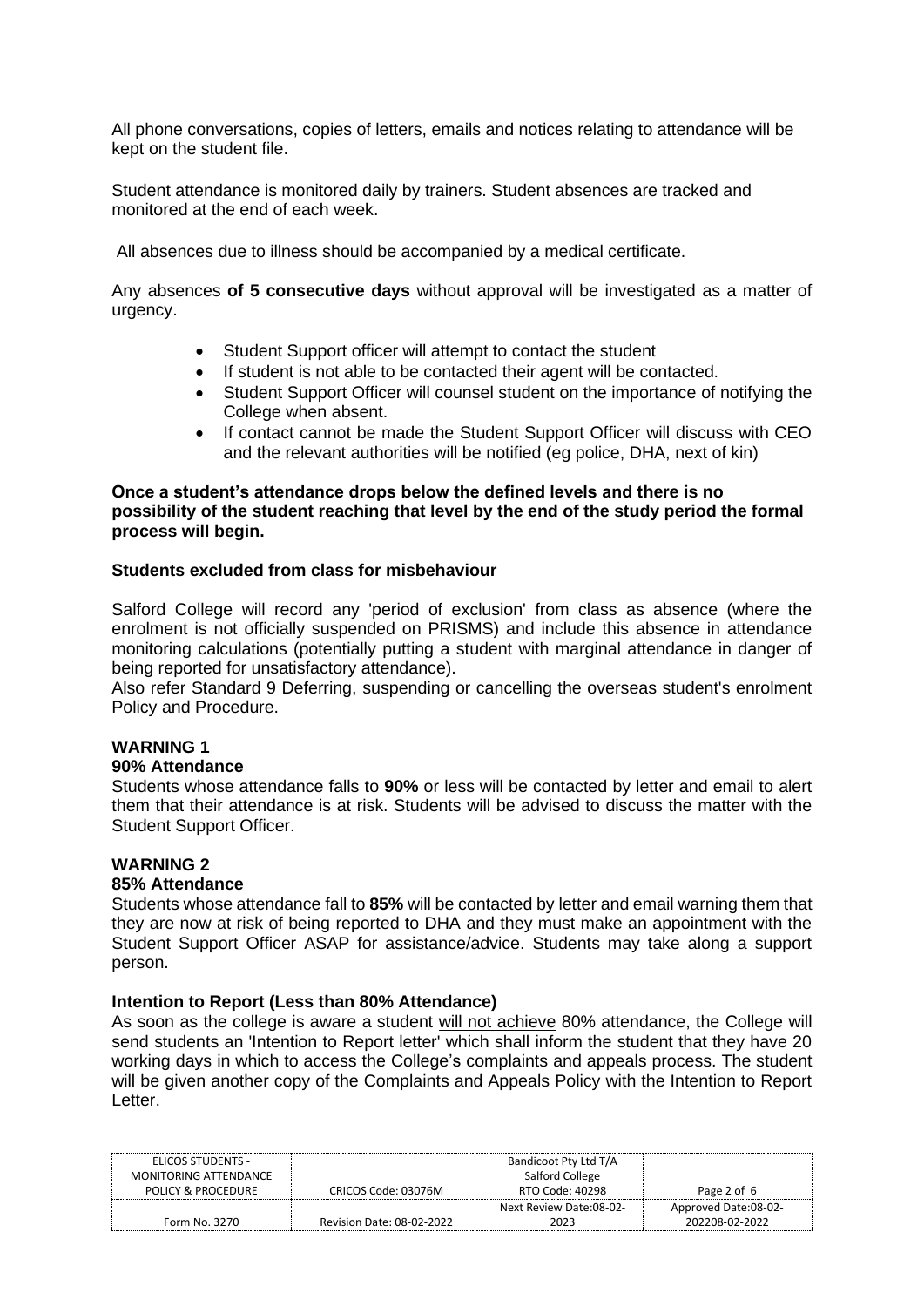*NOTE:* Salford College *will only await the outcome of our internal and one external appeals process before reporting a student for unsatisfactory attendance (if found in favour of the* College*.*

If a student chooses NOT to access the complaints and appeals processes within the 20 working day period, withdraws from the process or the process is completed, and the decision is in support of Salford College, the College will notify the Secretary of DET via PRISMS that the student is not achieving satisfactory attendance **as soon as practicable (within 5 working days)**.

| ELICOS STUDENTS -     |                           | Bandicoot Pty Ltd T/A   |                      |
|-----------------------|---------------------------|-------------------------|----------------------|
| MONITORING ATTENDANCE |                           | Salford College         |                      |
| POLICY & PROCEDURE    | CRICOS Code: 03076M       | RTO Code: 40298         | Page 3 of 6          |
|                       |                           | Next Review Date:08-02- | Approved Date:08-02- |
| Form No. 3270         | Revision Date: 08-02-2022 | 2023                    | 202208-02-2022       |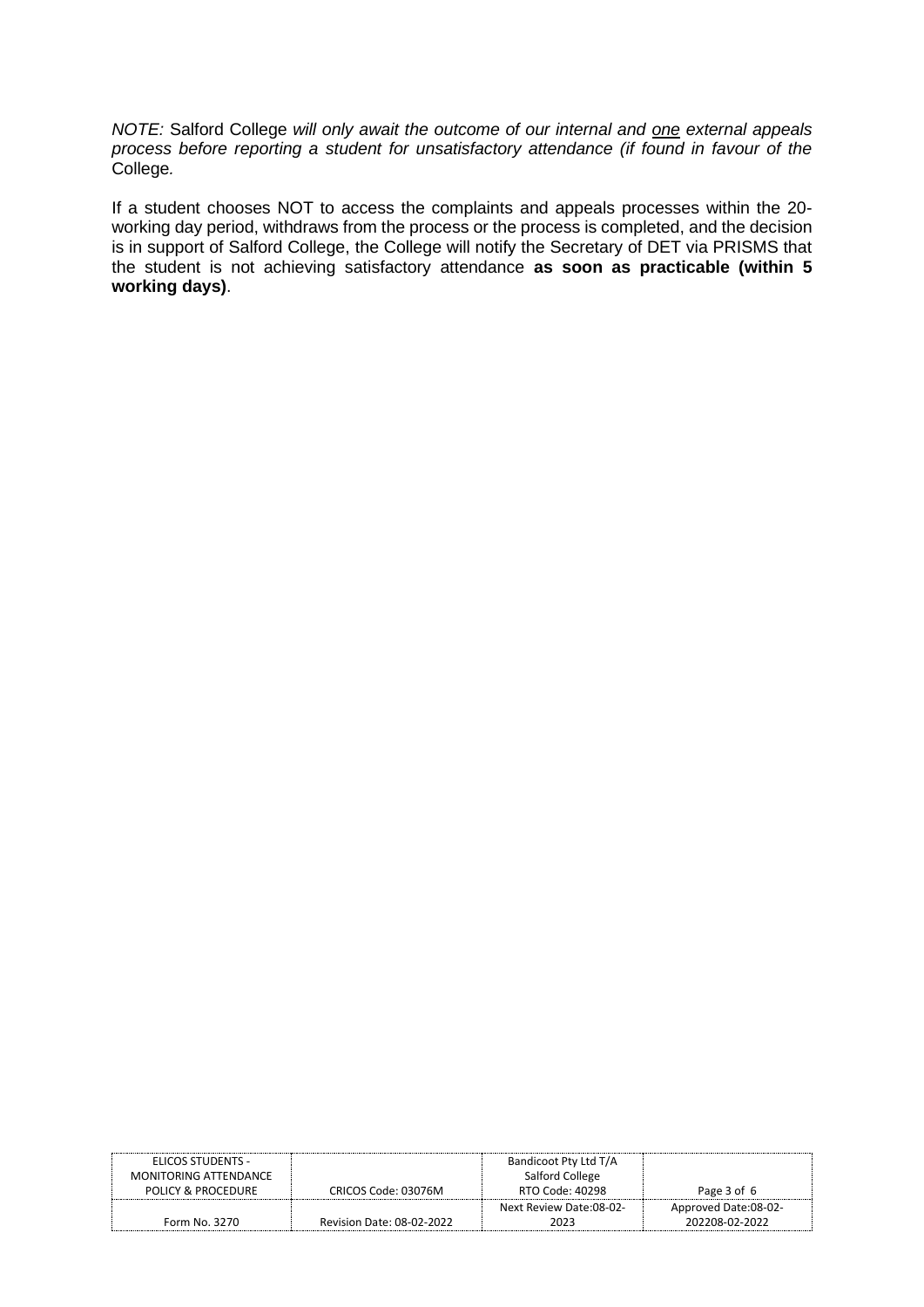Salford College *may* decide not to report a student for 80% attendance where the College feels the student is a genuine student and can confirm the student is attending AT LEAST 70% of the scheduled course contact hours *and* maintaining satisfactory academic performance, where the College is satisfied they are a genuine/bona fide student and where they provide:

- documentary evidence demonstrating compassionate or compelling circumstances for their absences e.g., medical illness supported by a medical certificate**,** *AND*
- attendance has not fallen below 70%, **AND**
- Academic progress is satisfactory.

Where a student with low attendance is able to demonstrate (and provide evidence of) compassionate or compelling circumstances, the CEO will assess whether a temporary suspension of studies is in the best interest of the student. Refer *Deferment, Suspension and Cancellation Policy.*

## **In all circumstances if the student's attendance drops to below 70%, students will be reported to DET/DHA via PRISMS.**

'*Medical certificate' means a certificate issued by a registered medical provider such as hospitals, doctors, dentists, physiotherapists, chiropractors, optometrists, ophthalmologists, psychiatrists and psychologists.* Salford College *does not accept certificates from alternative medical practitioners such as herbal practitioners, acupuncturists, Chinese therapists, massage therapists, iridologists, psychics etc.*

*'Satisfactory course attendance' means attendance of at least 80% of scheduled course contact hours for the study period.*

*'Study period' means - 10 weeks (1 term).*

*'Compassionate or compelling circumstances' are generally those beyond the control of the student and which have an impact upon the student's course progress or wellbeing. These could include, but are not limited to:*

- *serious illness or injury, where a medical certificate states that the student was unable to attend classes*
- *bereavement of close family members such as parents or grandparents*
- *major political upheaval or natural disaster in the home country requiring emergency travel and this has impacted on the student's studies; or*
- *a traumatic experience which could include:*

*involvement in, or witnessing of a serious accident; and witnessing or being the victim of a serious crime.*

*and* 

*this has impacted on the student (these cases should be supported by police or psychologists' reports) or where the* College *was unable to offer a pre-requisite unit. Any other circumstance would require evidence to be considered as compassionate or compelling.*

| ELICOS STUDENTS -     |                           | Bandicoot Pty Ltd T/A   |                      |
|-----------------------|---------------------------|-------------------------|----------------------|
| MONITORING ATTENDANCE |                           | Salford College         |                      |
| POLICY & PROCEDURE    | CRICOS Code: 03076M       | RTO Code: 40298         | Page 4 of 6          |
|                       |                           | Next Review Date:08-02- | Approved Date:08-02- |
| Form No. 3270         | Revision Date: 08-02-2022 | 2023                    | 202208-02-2022       |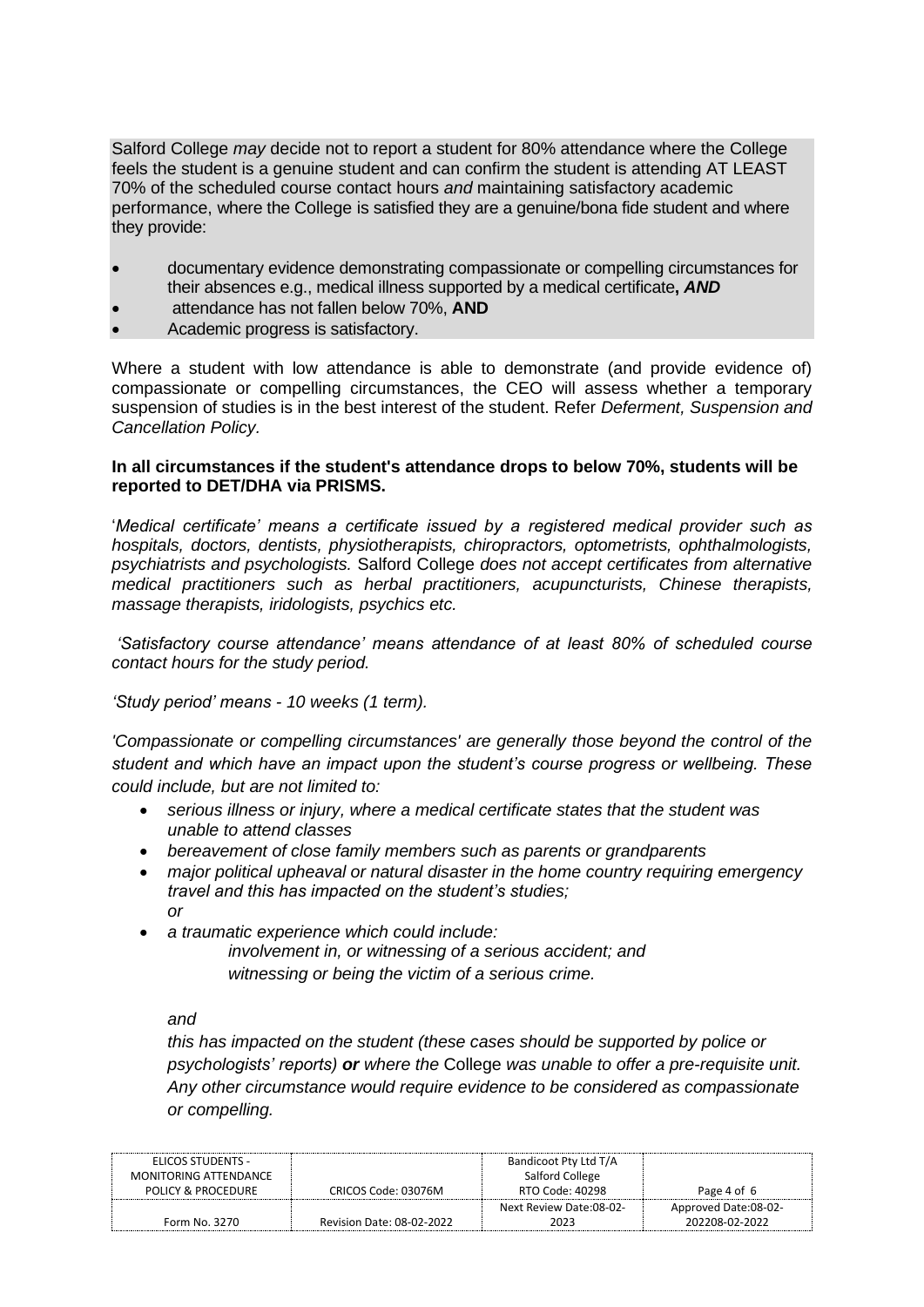If a student ceases attending a course or does not return from leave, and/or is unable to be contacted, under Section 19(1) of the ESOS Act, Salford College will notify DHA via PRISMS of termination of the student's studies within 14 days of the event via a Student Course Variation. The College in this instance does not have to give students access to the appeals process. Students would not be entitled to a refund unless at the discretion of the CEO.

# **Online/distance units:**

Attendance will not be monitored because students do not attend classes for these units.

# **PROCEDURE**

- Teachers are to mark the roll a minimum of once per day.
- Student Support Officer or delegated staff member is to letter and email all students who do not notify the College of their absence before close of business on the day of absence.
- Student Support Officer will analyse student absences a minimum of weekly and take action as per below for students 'at risk'.

*\* All absences due to illness should be accompanied by a medical certificate. Student Support Officer is to follow up on medical certificates.*

Any absences **of 5 consecutive days** without approval will be investigated as a matter of urgency.

- Student Support
- Officer will attempt to contact the student
- If student is not able to be contacted their agent will be contacted.
- If still unable to contact student or agent, the next of kin will be contacted.
- Student Support Officer will counsel student on the importance of notifying the College when absent.
- If contact cannot be made the Student Support Officer will discuss with CEO/and the relevant authorities will be notified (eg police, DHA)

# **WARNING/ PREVENTATIVE ACTION PROVIDED TO STUDENTS:**

**Once a student's attendance drops below the defined levels below and there is no possibility of the student reaching that level by the end of the study period the formal process must begin.**

# **90% Attendance warning**

- letter and email (if available) sent to alert student their attendance is at risk.
- Students will be advised to discuss the matter with the Student Support Officer.
- Student Support Officer will counsel/assist student to rectify the issue.
- All documentation/notes to be kept on student file

# **85% Attendance**

• Students whose attendance falls to **85% or below** will be contacted by letter and email warning them that they are now at risk of being reported to DHA and they **must** make an appointment with the Student Support Officer ASAP for assistance/advice.